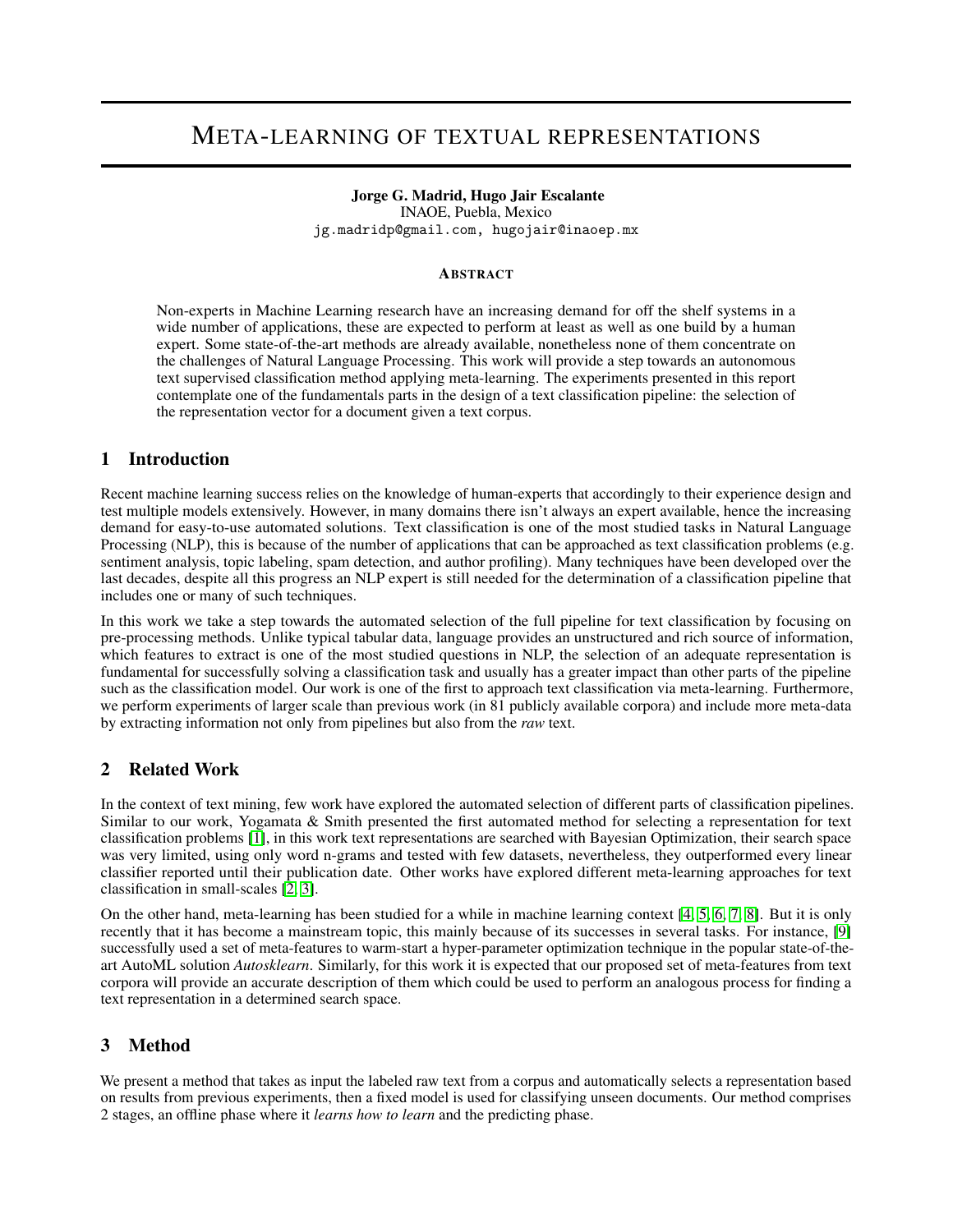A human-expert uses knowledge acquired in the past when a new task is presented, equivalently, *meta-learning* imitates this reasoning. Our method applies meta-learning to learn from the performance of different representations on a number of corpora. Specifically, we defined 73 meta-features to characterize 81 text corpora and performed an exhaustive search for the performance of 60 representations. A *knowledge base* is built associating the performance of each representation with a task, described by the vector of meta-features. Traditionally, meta-features extract meta-data from a dataset such as statistics of its distribution or simple characteristics like the number of classes and attributes, in our proposed set we contemplate this type of features as well as other attributes extracted directly from the raw text, like those proposed in [\[10\]](#page-2-9).

After the offline phase, for a new task the same meta-features are extracted and compared with the prior knowledge, we tested 4 strategies that leverage learned experiences and make predictions in a new task. (1) Using directly the representation with best performance of the *nearest* corpus, (2) predicting the representation as a classification problem, (3) predicting the performance for every representation, and (4) predicting the rank of each representation. After the representation is chosen an SVM classifier with linear kernel is used in every case to train and make predictions with the new corpus.

## 4 Experiments and results

Since we are exploring the effectiveness of the proposed meta-features and of 4 different meta-learning strategies the objective of these experiments is to get as close as possible to the optimal in our bounded search space of 60 representations, the whole process is done without any human intervention and with a simple *search* method (i.e. best first). We compare each strategy against the best representation found and with the average of all representations for each corpus. We evaluated each strategy in a leave-one-out setting, thus every corpus is treated as unseen by our method. Table [1](#page-1-0) shows the average result for each strategy, Figure [1](#page-1-1) compares the performance of 1 strategy in 9 selected corpora.

| Method    | <b>Best</b> | (1)   | (2)  | (3)   | (4)  | Mean  |
|-----------|-------------|-------|------|-------|------|-------|
| Avg Accu  | 0.77        | 0.74  | 0.75 | 0.74  | 0.75 | 0.68  |
| Avg Rank  | 1.00        | 14.20 | 8.78 | 12.32 | 8.31 | 30.30 |
| # of $1s$ | 81          |       | 28   |       | 14   |       |

<span id="page-1-0"></span>Table 1: Average accuracy [0,1] and average rank [60,1] of different strategies in 81 corpus, the last row indicates the number of times the best representation was predicted. (1) Nearest corpus, (2) classification, (3) performance regression, (4) rank prediction.

These 4 simple strategies clearly outperform a random representation and while in terms of average ranking they could be closer to the optimal, the average accuracy of  $(2)$  and  $(4)$  strategies was only  $2\%$  behind the best.  $(2)$  also found the best representation 35% of the time. Results show strong evidence that our meta-learning approach finds relations between corpora and pipeline performances that exploits prior knowledge for the autonomous classification of texts.



<span id="page-1-1"></span>Figure 1: Accuracy of (2) in 9 selected corpora.

#### 5 Conclusion and future work

We introduce a method that takes as input a corpus and without human intervention builds a model to solve a text classification task focusing on the selection of a vector representation and based mainly on meta-learning techniques. The results show empirically that with this approach we are able to characterize tasks and approximate an optimal representation. We will extend this work by *warm-starting* a state-of-the-art optimization algorithm with our proposed meta-learning setting allowing us to expand the search space and ideally finding pipelines that perform better than those designed by humans. We will compare our final method with state-of-the-art solutions for benchmark datasets along with other AutoML methods not focused on text classification.